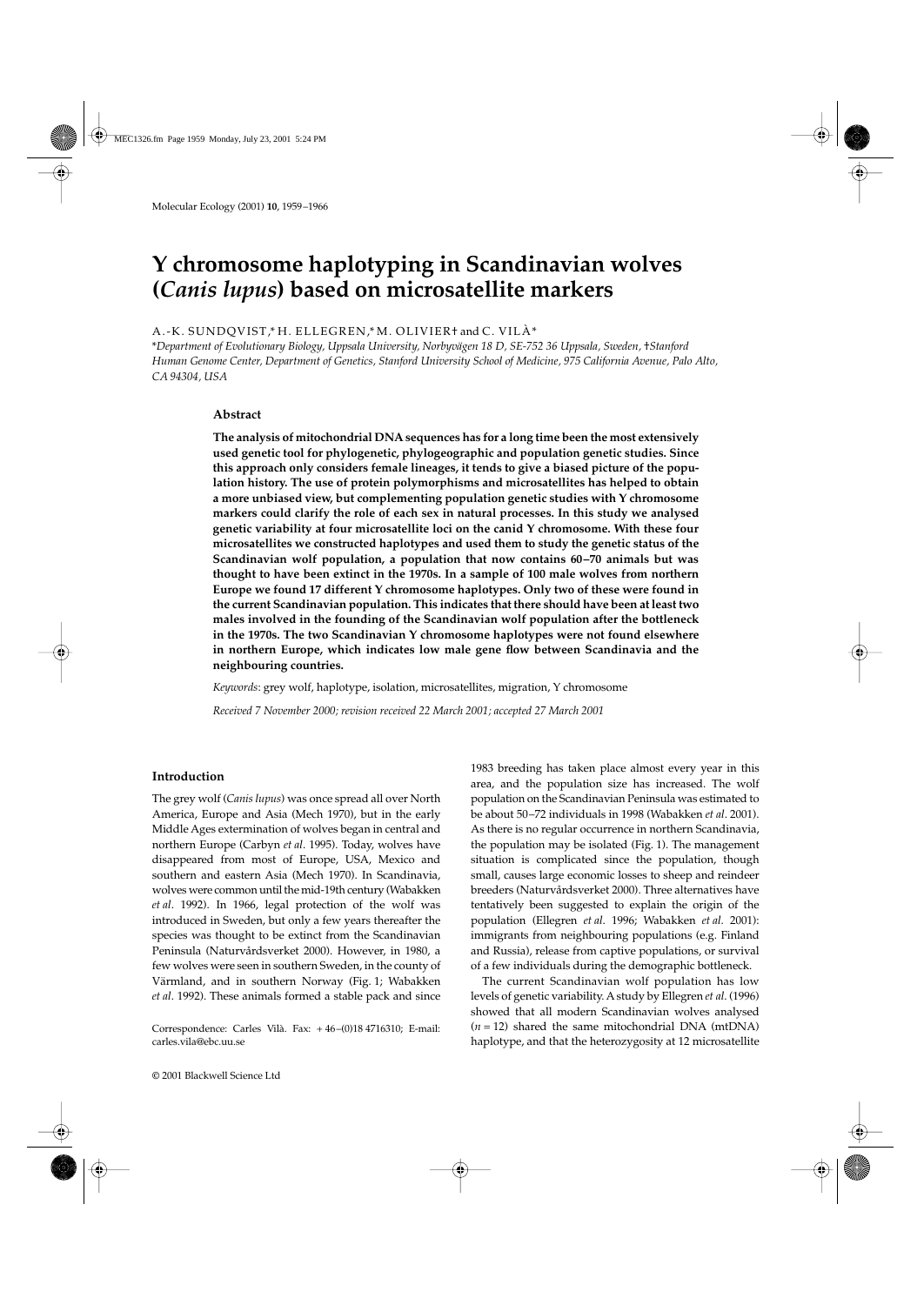

**Fig. 1** Present distribution of wolves in Scandinavia and surrounding areas (shaded area). The location of the first appearance of wolves in the early 1980s is indicated with an asterisk (adapted from Wabakken *et al*. 2001).

loci had decreased over time after recolonization. Additional analyses, totalling over 30 individuals, have failed to find additional mtDNA lineages (Vilà *et al*. in preparation). All the current animals may be descendants of the individuals that founded the population in the early 1980s and extensive inbreeding can be expected (Ellegren 1999). Unless genetic contact can be established with more eastern wolf populations, a continuous loss of genetic variability may be inevitable. Inbreeding depression has been reported in a study of captive wolves from Swedish zoos, e.g. reduction in juvenile weight, as well as impaired reproduction and longevity (Laikre & Ryman 1991). Moreover, a hereditary form of blindness frequently appeared in the same captive population as a result of inbreeding (Laikre *et al*. 1993). The founders of the Swedish zoo population were two Swedish and Finnish full-sib pairs captured in 1950–60 (Ellegren *et al*. 1996). The existence of deleterious alleles in the zoo founders suggests that Scandinavian wolves have not been purged of deleterious alleles and therefore that such alleles might also be present in the contemporary wild population. Furthermore, such alleles may currently exist at high frequencies due to founding effects, potentially causing inbreeding depression.

Population genetic studies have been greatly facilitated during the last 10–15 years by the introduction of new DNA-based approaches. Sequence analysis of mtDNA and genotyping of highly variable nuclear microsatellites have become the two standard tools in most genetic surveys in animals, allowing inferences to be made on phylogenetic relationships and maternal gene flow (mtDNA), phylogeographic patterns and levels of genetic variability (mtDNA and microsatellites), and fine-scale population structure (mainly microsatellites). Recent advances in human genome analysis (Lahn & Page 1997) and in human population genetics (Casalotti *et al*. 1999; Hurles *et al*. 1999; Pritchard *et al*. 1999; Su *et al*. 1999; Thomas *et al*. 2000) now suggest that Y chromosome haplotyping may develop to become the third main tool in the next generation of genetic studies of natural populations. Y chromosome analysis has the obvious advantage that it specifically follows paternal gene flow, thus complementing studies of maternal gene flow based on mtDNA. Several features make the Y chromosome a suitable target for population genetics analysis. Although not having the high mutation rate characteristic of mtDNA (Seielstad *et al*. 1999), the Y chromosome offers an essentially inexhaustible source of polymorphisms given that its size is several orders of magnitude larger than that of mtDNA and that most of the chromosome, in contrast to mtDNA, consists of noncoding DNA. Moreover, it represents a single segregating unit, i.e. being a nonrecombining chromosome (with the exception of the very small pseudoautosomal region), and haplotypes composed of a very large number of segregating sites can thus be constructed.

In the case of the Scandinavian wolf population, analysis of Y chromosome haplotypes can, among other things, provide information on the number of founding males. There should have been at least as many male founders as the number of Y chromosome haplotypes present in the population, assuming no mutation. Additionally, the comparison of haplotypes in different populations can be used to trace the origin of the Scandinavian wolf population. It can also be used to reconstruct male migration patterns between populations in northern Europe. Migration of wolves from other populations (in Finland and Russia; Fig. 1) might be the only natural way to restore the genetic diversity in Scandinavian wolves and management decisions are, and will be, taken depending on the existence of possible migration (Naturvårdsverket 2000). To establish a system for Y chromosome haplotyping in wolf populations we report here the development of locusspecific microsatellite markers on the wolf Y chromosome, based on sequence data presented by Olivier & Lust (1998) and Olivier *et al*. (1999). We also describe an initial characterization of their variability in a haplotypic context. Moreover, we apply these markers to the Scandinavian wolf population to address questions about founding and migration pertinent to conservation issues.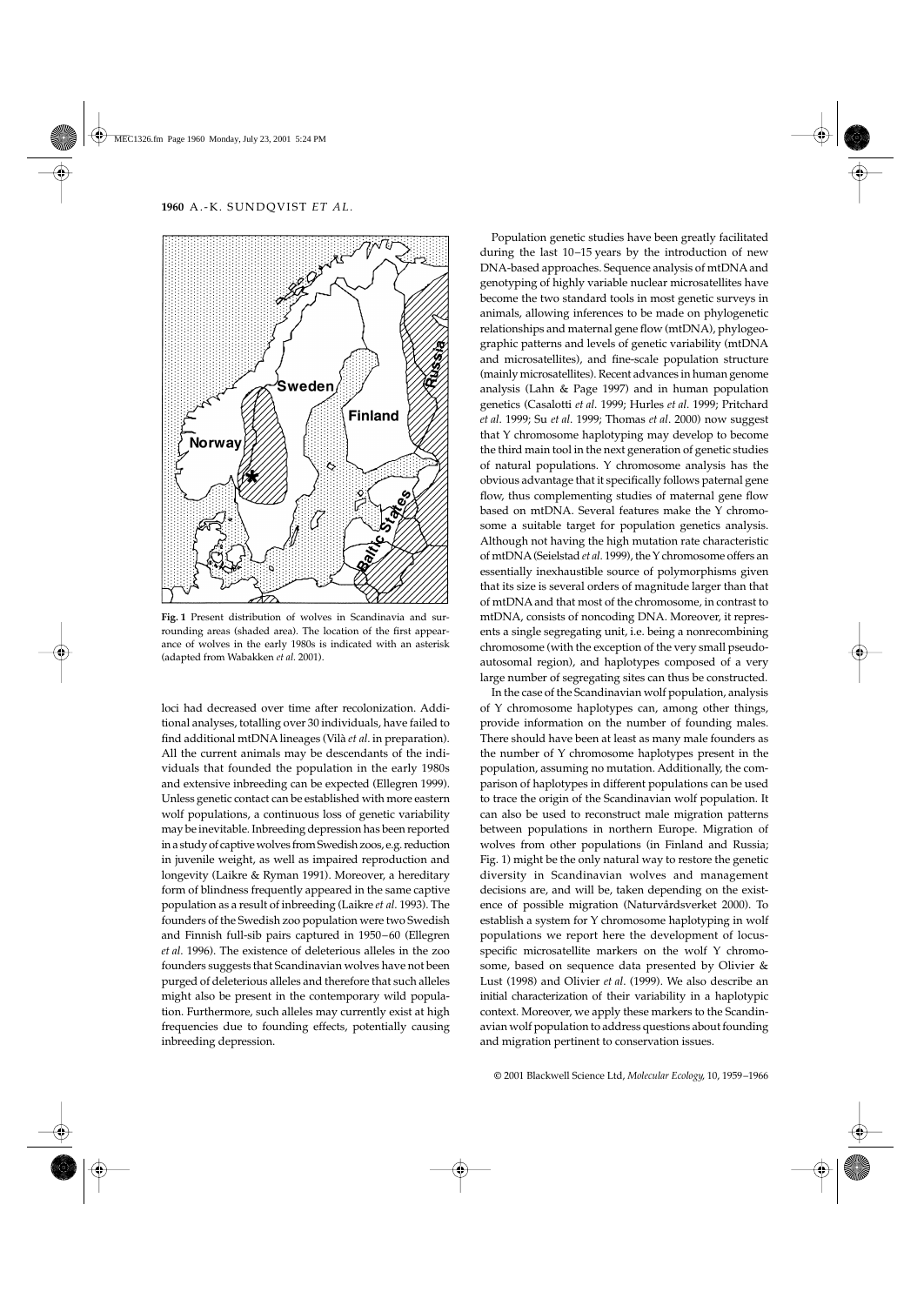## **Materials and methods**

#### *Strategy for the development of locus-specific markers*

Olivier *et al*. (1999) identified two different microsatellite sequences (termed MS34 and MS41) from the canine Y chromosome using a random amplified polymorphic DNA (RAPD) approach (Olivier & Lust 1998). When primers for polymerase chain reaction (PCR) amplification flanking these microsatellite sequences were constructed, however, none of the primer pairs revealed locus-specific amplification in dogs. In both cases two fragments, normally of different size, were obtained from amplification of male dog DNA, while no amplification was obtained from females (Olivier *et al*. 1999). We obtained a similar pattern when we used the primers for amplification of wolf DNA (data not shown). Since duplication of DNA sequences is a common event on the Y chromosome (Jobling *et al*. 1996; Lahn & Page 1997; Tilford *et al*. 2001), this observation suggests that both these microsatellites had been duplicated during the evolution of the canine Y chromosome. To test for this possibility and, if correct, to be able to develop locus-specific markers that subsequently could be integrated to allow Y chromosome haplotyping, we cloned amplification products obtained from wolf DNA with the original primers reported by Olivier *et al*. (1999) and screened the clones with singlestrand conformation polymorphism (SSCP).

#### *DNA extraction and amplification*

DNA was initially extracted from tissue samples from two male wolves from different populations in Europe (Latvia and Spain). A modified phenol/chloroform protocol (Sambrook *et al*. 1989) was used, after digestion with proteinase K. DNA was dissolved in water and the concentration was measured with a fluorometer (Hoefer).

The specific canine Y chromosome primers MS34F plus MS34R and MS41F plus MS41R, developed by Olivier *et al*. (1999), were used to amplify the corresponding fragments initially from the two male wolves. PCR reactions included  $1 \times PCR$  buffer II (Perkin Elmer), 0.4 mm dNTPs, 0.5 µm of each primer, 5 mg/mL bovine serum albumin and 0.02 U Ampli *Taq* Gold polymerase (Perkin Elmer). For MS34 3 mm MgCl<sub>2</sub> was used and for MS41 2 mm MgCl<sub>2</sub>. The reactions were run in a total volume of 10 µL with 10–50 ng DNA as template.

The PCR profile for MS34 included an initial denaturation step at 95 °C for 10 min, 14 touchdown cycles with 30 s at 95 °C, annealing at 72 °C for 30 s and decreasing 0.5 °C each cycle, and 1 min at 72 °C, followed by 25 cycles of 95 °C for 30 s, 65 °C for 30 s and 72 °C for 1 min. An extension step of 10 min at 72 °C was added after the last cycle. For MS41 the PCR profile was a similar touchdown reaction but

starting at a lower temperature, i.e. six cycles with annealing at 68 °C and decreasing 0.5 °C each cycle, followed by 32 cycles as above.

# *Cloning and sequencing*

After PCR, the products were purified with QIAquick PCR Purification Kit (Qiagen). Ligation of PCR products into a pUC18 vector was performed at room temperature for 2 h using the 'New improved 2\*Rapid ligation' kit (Promega). Plasmids were introduced into competent cells by electroporation at 1800 V. Cells were incubated at 37 °C over night on agar plates containing X-gal and IPTG. To be able to discriminate, in the ligations, between the different Y chromosome fragments containing the duplicated microsatellites, single strand conformation polymorphism (SSCP; Hayashi 1991) analysis was used. Cloned inserts were PCR amplified with the same primers used previously and PCR products were denatured and run in 12% acrylamide gels at 3 W for 16 h at 20 °C. Afterwards DNA was visualized using silver staining (Bassam *et al*. 1991). Clones identified as containing different inserts on the SSCP gel were selected for sequencing and template DNA was prepared with a QIAquick PCR Purification Kit. Sequencing was performed using BigDye terminator cycle sequencing chemistry on an ABI 377 instrument (Perkin Elmer). The corresponding protocols recommended by the manufacturer were used.

#### *Primer design and microsatellite amplification*

New forward primers were designed from the obtained sequences (see Results), in order to be able to amplify independently individual copies of the duplicated fragments. These primers were labelled with different fluorescence labels (6-FAM and TET) to allow them to be run together in the same PCR reaction. The four microsatellite loci identified by this procedure were named MS34A, MS34B, MS41A and MS41B, and a corresponding nomenclature was used for the new forward primers.

The PCR mix for MS34A and MS34B included  $1 \times PCR$ buffer (Qiagen),  $4 \text{ mm } \text{MgCl}_2$ ,  $0.8 \text{ mm } \text{dNTPs}$ ,  $0.5 \text{ }\mu\text{m}$ forward primer A, 0.5 µm forward primer B, 1.0 µm reverse primer and 0.02 U Hot Star *Taq* polymeras (Qiagen). The PCR profile was 10 min at 95 °C, followed by 35 two-step cycles with 30 s at 95 °C and 45 s at 72 °C, and was completed with 10 min at 72 °C.

The PCR mix for MS41A and MS41B included  $1 \times PCR$ buffer, 1.5 mm MgCl<sub>2</sub>, 0.8 mm dNTPs, 0.4 µm forward primer A, 0.5 µm forward primer B, 0.9 µm reverse primer and 0.02 U Ampli Taq Gold (Perkin Elmer). The PCR profile included an initial denaturation step at 95 °C for 10 min and eight touchdown cycles, with 95 °C for 30 s, 54 °C for 30 s decreasing 0.5 °C each cycle, and 72 °C for 1 min,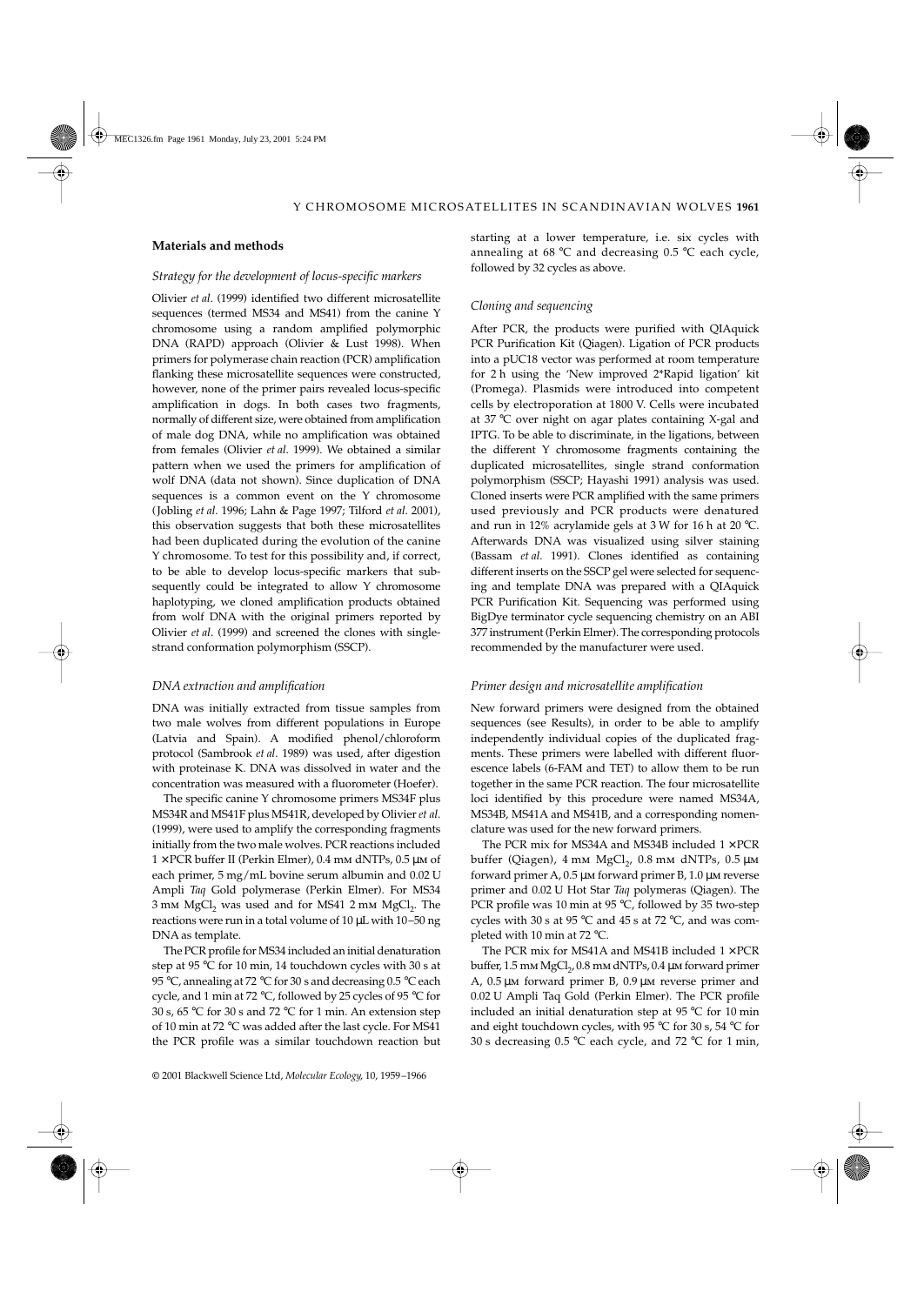followed by 35 cycles of 95 °C for 30 s, 50 °C for 30 s and 72 °C for 1 min. An extension step of 72 °C for 10 min was added at the end.

## *Comparison of populations and data analyses*

For population comparisons DNA was extracted from male wolves originating from several populations in northern Europe. Fourteen wild wolves from Scandinavia and 13 wolves from the Swedish zoo population identified as males by the collector and verified by us using amplification of the SRY gene (Meyers-Wallen *et al*. 1995) were analysed. Additionally, 16 male wolves from Finland, 26 from Russia and 31 from the Baltic States were genotyped, to be able to study the relationship between Scandinavian wolves and animals from neighbouring populations. The samples were genotyped on an ABI 377 instrument (Perkin Elmer) and data were analysed using the software programs genscan and genotyper (Perkin Elmer).

Since the four markers analysed are located in the nonrecombining region of the canine Y chromosome (see Results), they can be combined into haplotypes. We used the number of haplotypes in different populations as a measure of genetic diversity. Because mutations in microsatellite loci are normally produced by the addition or deletion of one or two repeat units (Ellegren 2000a), two haplotypes that differ at multiple microsatellite loci or by multiple repeat units are not likely to have recently derived from each other.

## **Results**

In order to isolate locus-specific markers from the Y chromosome microsatellites amplified by two pairs of primers reported by Olivier *et al*. (1999), we cloned PCR products obtained in amplification with these primers on male wolves (see Materials and methods). Two different types of clones, within each individual, were identified for MS34. Both types were about 330 base pairs (bp) in length, and after sequencing they were found to differ by three point mutations and one insertion/deletion of 2 bp in the microsatellite flanking regions (Fig. 2a). They varied also in the number of CA repetitive elements. Similarly, for MS41 two different types of clones were identified within each individual. These differed by two point mutations in the c. 238 bp region amplified, one interrupting the repeat array in the middle of the microsatellite, and one immediately flanking it (Fig. 2b). Again, the number of CA repeats was also different between the types. To allow locus-specific amplification of the different microsatellites, we used the deletion in MS34 and the point mutation immediately adjacent to the microsatellite in MS41 to design, for each marker, two new forward primers to be used with original reverse primers (Fig. 2). These four new primer pairs detecting the MS34A, MS34B, MS41A and MS41B loci all yielded single fragments in amplification of male wolf DNA. Since no amplification was still obtained from female DNA  $(n = 138)$ , we conclude that four locusspecific microsatellite markers had been developed for the nonrecombining region of the canid Y chromosome.

The four microsatellites were genotyped in 14 males from the wild Scandinavian wolf population, in 13 males from the Swedish zoo population and in 73 males from other north European wolf populations. All markers were polymorphic with two to nine alleles seen among the 100 male wolves analysed (Table 1). In a preliminary analysis of haplotype diversity among north European (including Scandinavian) wolves, 17 different haplotypes were found

 $(a)$ 



**Fig. 2** DNA sequences obtained for MS34 (a) and MS41 (b). Identical positions are indicated with dots, and gaps in the alignment are indicated with dashes. Specific forward primers designed to amplify independently each copy are indicated by underlined sequences. Microsatellite sequences are inside the boxes.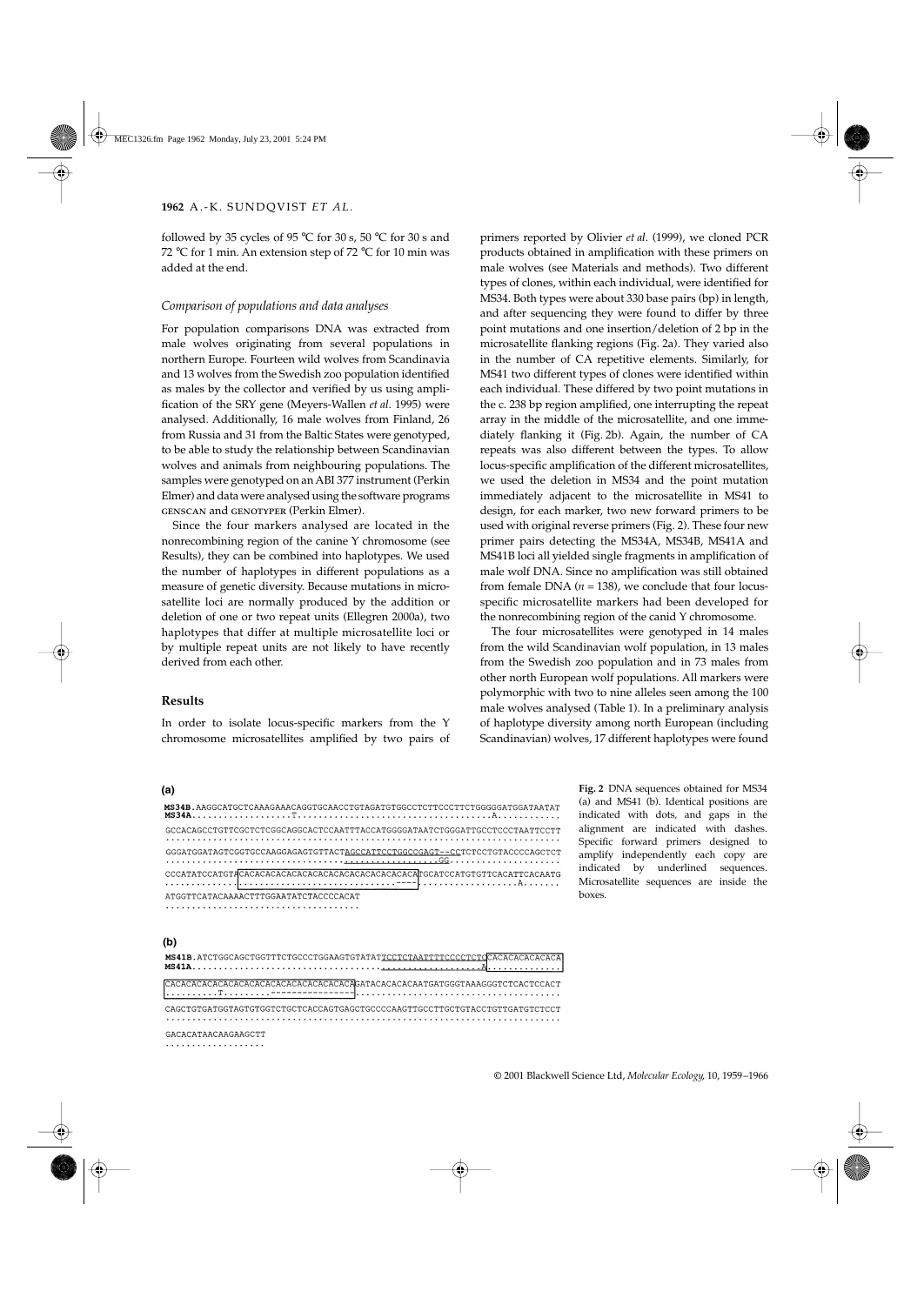| Primer sequence                    | No. alleles | Observed length (bp) |  |
|------------------------------------|-------------|----------------------|--|
| MS34AF5'-AGCCATTCCTGGCCGAGTGG-3'   | 4           | 172–178              |  |
| MS34R 5'-GGTCCCCTTTTGCCATAGTGT-3'  |             |                      |  |
| MS34BF 5'-AGCCATTCCTGGCCGAGTCC-3'  | 5           | 174-182              |  |
| MS34R, as above                    |             |                      |  |
| MS41AF 5'-TCCTCTAATTTTCCCCTCTA-3'  |             | $208 - 210$          |  |
| MS41R 5'-CTGCTCGACCCTCTTCTCTG-3'   |             |                      |  |
| MS41BF 5'-TCCTCTA ATTTTCCCCTCTC-3' |             | 212-228              |  |
| MS41R, as above                    |             |                      |  |
|                                    |             |                      |  |

**Table 1** Characteristics of four wolf Y chromosome microsatellites

**Table 2** Y chromosome haplotypes found in the North European wolves and allele sizes at four microsatellite loci (in base pairs)

| Haplotype | MS34A | MS34B | MS41A | MS41B |
|-----------|-------|-------|-------|-------|
| А         | 172   | 182   | 208   | 214   |
| B         | 172   | 182   | 208   | 220   |
| C         | 174   | 178   | 208   | 226   |
| D         | 172   | 180   | 208   | 216   |
| E         | 178   | 176   | 208   | 216   |
| F         | 176   | 176   | 208   | 218   |
| G         | 176   | 178   | 208   | 222   |
| Н         | 174   | 178   | 208   | 228   |
| I         | 172   | 180   | 208   | 212   |
| J         | 172   | 180   | 208   | 214   |
| K         | 178   | 176   | 208   | 218   |
| L         | 174   | 178   | 208   | 222   |
| M         | 176   | 178   | 210   | 224   |
| O         | 172   | 182   | 208   | 216   |
| P         | 178   | 174   | 208   | 216   |
| Q         | 174   | 176   | 208   | 220   |
| R         | 174   | 178   | 208   | 214   |

**Table 3** Distribution of Y chromosome haplotypes across wolf populations in northern Europe

| Haplotype                 | Scand.<br>(14) | Zoo<br>(13) | Finland<br>(16) | Baltic states<br>(31) | Russia<br>(26) |
|---------------------------|----------------|-------------|-----------------|-----------------------|----------------|
| A                         | 3              |             |                 |                       |                |
| B                         | 10             |             |                 |                       |                |
| C                         | $\mathbf{1}$   |             |                 | 3                     |                |
| D                         |                | 13          |                 |                       |                |
| E                         |                |             | 6               | 5                     | 6              |
| $\boldsymbol{\mathrm{F}}$ |                |             | 5               |                       | 3              |
| G                         |                |             | $\overline{2}$  | $\mathbf 1$           | $\mathbf{1}$   |
| H                         |                |             | 3               | 3                     | $\overline{2}$ |
| I                         |                |             |                 | $\mathbf{1}$          |                |
| J                         |                |             |                 | $\overline{4}$        |                |
| K                         |                |             |                 | 5                     | 10             |
| L                         |                |             |                 | $\boldsymbol{4}$      |                |
| M                         |                |             |                 | $\overline{4}$        | 1              |
| O                         |                |             |                 |                       | 1              |
| $\mathbf P$               |                |             |                 |                       | $\mathbf{1}$   |
| Q                         |                |             |                 |                       | 1              |
| $\mathbb{R}$              |                |             |                 | 1                     |                |

**Table 4** Time distribution of haplotypes A, B and C in the Scandinavian wolf population. Each year corresponds to the date when individual male wolves were killed

| Haplotype A | Haplotype B | Haplotype C |  |
|-------------|-------------|-------------|--|
|             |             | 1977        |  |
|             | 1984        |             |  |
|             | 1986        |             |  |
|             | 1986        |             |  |
|             | 1989        |             |  |
|             | 1992        |             |  |
|             | 1992        |             |  |
| 1993        |             |             |  |
| 1996        |             |             |  |
|             | 1997        |             |  |
|             | 1998        |             |  |
| 1999        |             |             |  |
|             | 2000        |             |  |
|             | 2000        |             |  |

(Table 2). Three of these haplotypes (A, B and C) were seen in wild Scandinavian wolves, and a fourth one (D) was found fixed in the Swedish zoo population (Table 3). A and B differed by three repeat units at one locus (MS41B) but were otherwise identical. C differed from A and B at three loci (MS34B, MS41A, MS41B) by a total of nine and six repeat units, respectively (Table 2). A total of four haplotypes were observed in Finland, nine in Russia and 10 in the Baltic States (Table 3). Haplotypes A, B and D were not found outside Scandinavia, but haplotype C was also found in the Baltic States. The haplotypic diversity is lower in Scandinavia than in the other populations. The number of haplotypes found per sample analysed was 0.21 in Scandinavia (0.15 excluding haplotype C, see below), and 0.25, 0.35 and 0.32 for Finland, Russia and Baltic States, respectively.

The temporal occurrence of haplotypes A, B and C in Scandinavian male wolves is shown in Table 4. Haplotype A was found in three animals collected during the period 1993–99, haplotype B was found in a total of 10 animals collected during 1984–2000, while haplotype C was only found in a single individual killed in 1977 in northern Sweden.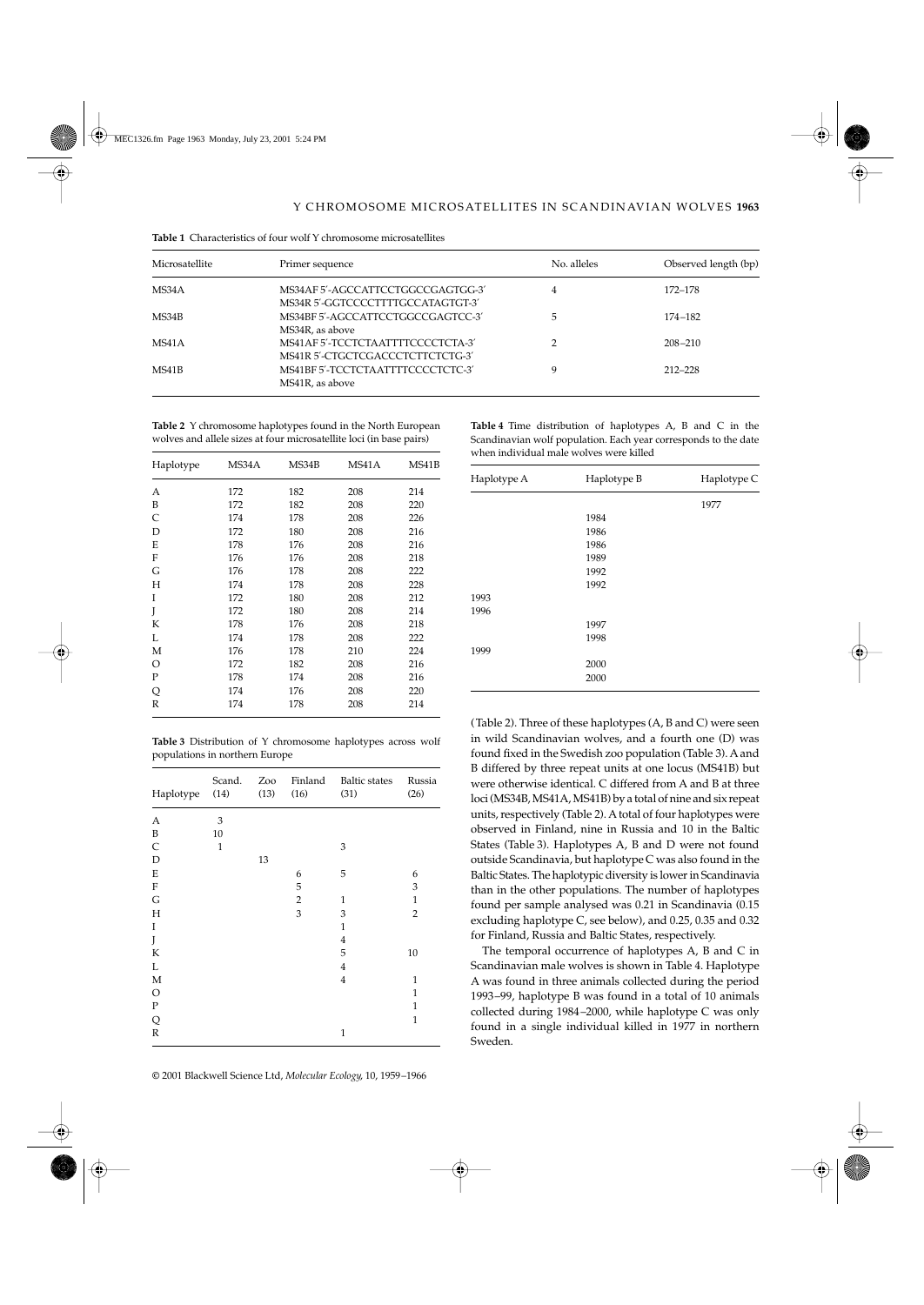## **Discussion**

The isolation and characterization of polymorphic microsatellite markers on the Y chromosome can help explain the recovery of the Scandinavian wolf population during the last decades. One important question is the number of males that founded the population in the 1980s. In this study we found three Y chromosome haplotypes (A, B and C) among modern Scandinavian wolves. Haplotype C, however, was only found in one individual from northernmost Sweden killed in 1977. This was before wolves re-appeared in southern Sweden and this particular animal, and its relatives, were excluded as founders of the extant population based on data from mtDNA and autosomal microsatellite loci (Ellegren *et al*. 1996). Our results therefore suggest that there could have been as few as two males involved in the founding of the current Scandinavian population, given that we only identified two different Y chromosome haplotypes (A and B) in samples from southern Scandinavia collected after 1983. Together with the observation of a fixed mtDNA variant in the population (Ellegren *et al*. 1996), a minimum of three founders is suggested (two males and one female). This agrees with the interpretation derived from the presence of a maximum of five alleles at autosomal microsatellite loci (Ellegren *et al*. 1996). Of course, the observation of two paternal lineages only provides an absolute minimum number of male founders, given that multiple males with identical Y chromosome haplotypes may have been involved. Similarly, the presence of a fixed mtDNA variant in Scandinavia represents a minimum number of founding females because that variant is also very common outside Scandinavia (Vilà *et al*. in preparation).

We cannot distinguish between the scenarios of two males founding the population in the early 1980s and only one early male founder and the other lineage being introduced later. Haplotype A was first seen in a sample from 1993, which might be indicative of a relatively recent recruitment. However, the limited sample size of males from before 1993 precludes strong conclusions on this point.

Related to the question of the number of founders is the origin of founders. If the current Scandinavian wolf population descends from immigrants from northern Europe, e.g. from Finland, Russia, or the Baltic States, we would have expected to find haplotypes A and B also in these populations. However, these haplotypes were not seen in any of our 73 male samples from other north European countries. Assuming that these samples are from wolves of a single panmictic population, for any haplotype present in a frequency of 5% in this population the probability of being missed in a sample of 73 is lower then 0.025. However, our preliminary data using mtDNA sequences and microsatellites suggest that some fragmentation between north European wolf populations exists (Vilà *et al*. in

preparation). In light of this, although our results are not evidence of immigration from other North European populations, it is probably premature to exclude other north European wolf populations as the origin of the current Scandinavian population.

The sudden appearance of wolves in southern Scandinavia in the early 1980s, at least 1000 km from the closest regular occurrence of Finnish or Russian wolves, led to speculation about a possible origin from a release from the captive zoo population (see Ellegren *et al*. 1996). According to the pedigree for the Swedish zoo population only one surviving paternal lineage should be expected. Indeed, all 13 zoo males analysed in this study shared the same haplotype (D), not found in the wild population. From this we conclude that the paternal lines in the wild Scandinavian wolf population cannot originate from the Swedish zoo population.

The presence of Y chromosome lineages in the wild population not observed in captive or in neighbouring populations is compatible with the hypothesis that the extant population could have been derived from some Scandinavian male wolves surviving during the bottleneck. However, we cannot provide any direct support for this idea. The analysis of these markers in ancient wolf samples, collected before the population decline in Scandinavia, could help to address the question.

The three haplotyes found in Scandinavia (A, B and C) are not likely to have arisen from each other by mutation in recent times. Assuming that mutations in microsatellite sequences are normally produced by the addition or deletion of one or, rarely, two repeat units (Ellegren 2000a), the differences between these haplotypes correspond to several mutational steps. The average mutation rate for human Y chromosome microsatellites is in the order of 0.2% per generation (Ellegren 2000b; Jobling & Tyler-Smith 2000). If this figure is roughly applicable to other mammals and considering that only a few generations have passed since wolves reappeared in Scandinavia (mean generation time of 3 years; Mech & Seal 1987), it indeed seems unlikely that one of these haplotypes has recently derived from another. A similar reasoning can be made for excluding a recent mutational origin of the haplotype found in the zoo population (D), which differed from the haplotypes found in Scandinavia at two (A and B; totalling two and three repeat units, respectively) or three (C; seven repeat units) microsatellite loci.

The captive and wild Scandinavian wolf populations show similarly low levels of genetic variability at autosomal markers (Ellegren 1999). Our results also indicate relatively low diversity of Y chromosome haplotypes, consistent with the low diversity of mtDNA variants (Ellegren *et al*. 1996; Vilà *et al*. in preparation). This reduced genetic variability could be the result of the demographic bottlenecks. Consequently, the establishment of gene flow with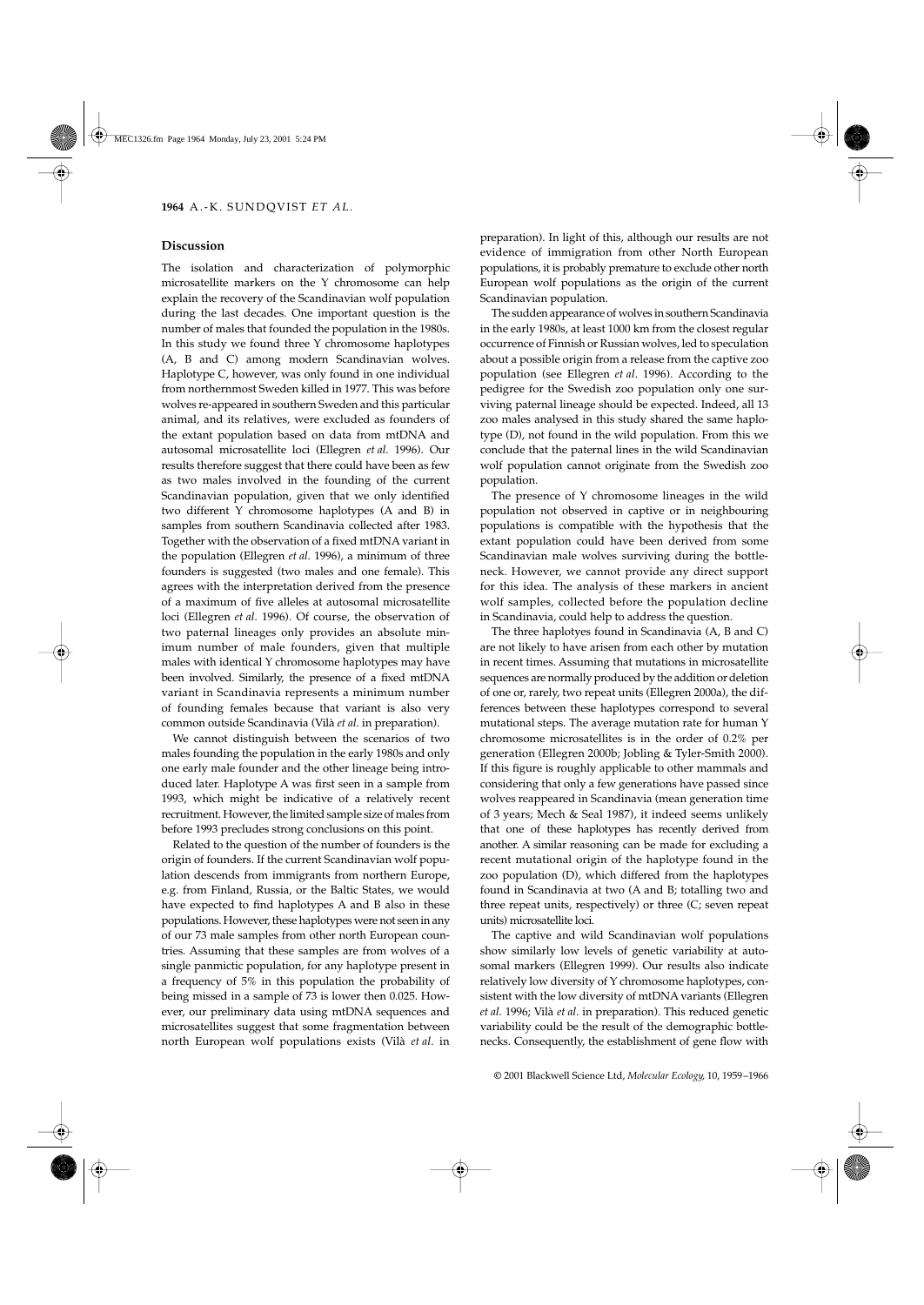other populations that could allow the recovery of some variability is important for the long-term survival of the Scandinavian wolf population. Our results indicate that immigration of males might not be taking place and, until more complete genetic evidence is available, effort should be allocated to allow gene flow.

This study represents one of the first reports of Y chromosome microsatellites in a wildlife species and their application for fine-scaled Y chromosome haplotyping in a natural population. We anticipate that more studies of this kind will follow. Since dispersal patterns in many organisms are characterized by pronounced differences between sexes (Greenwood 1980, 1983), the ability to study specifically gene flow in both sexes is highly warranted and will add to the study of the effects of such differences on phylogeographic patterns. Moreover, since variation in male reproductive success is often higher than that among females (a consequence of the prevailing direction of sexual selection, Andersson 1994), the ability to follow patrilines can be particularly important in studies of social structures and mating systems. Y chromosome haplotyping obviously also represents a fast method to exclude possible fathers in paternity studies and to determine multiple paternities in single litters or clutches.

Admittedly, however, the use of Y chromosome haplotyping in population genetic studies of natural populations is still often hindered by lack of sequence information necessary for polymorphism screening. Identification of Y chromosome microsatellites or single nucleotide polymorphisms (SNPs) should thus be given high priority in population genetic studies. The combined use of SNPs and microsatellites in Y chromosome haplotyping should allow both deep-rooted events (slowly evolving SNPs) and more recent population differentiation (fastly evolving microsatellites; see de Knijff 2000; Forster *et al*. 2000) to be followed.

# **Acknowledgements**

Samples for this study were kindly provided by Zanete Andersone, Adriano Casulli, Inge Gade-Jørgensen, Ilpo Kojola, Rie Stagegaard, Harri Valdmann and the Swedish National Veterinary Institute. We wish to acknowledge Dr Jennifer Seddon, and two anonymous reviewers for their helpful comments on the manuscript. This research has been supported by Direktoratet for Naturforvaltning (Norway), Swedish Environmental Protection Agency, the Swedish Research Council for Agriculture and Forestry, the Swedish Hunting Association, the Nordic Arctic Research Program, and by the Olle Engkvist, Carl Trygger, Oscar and Lili Lamms, and the Sven and Lilly Lawskis foundations. H.E. is a Royal Academy of Sciences Research fellow supported by a grant from the Knut and Alice Wallenberg foundation.

# **References**

- Andersson M (1994) *Sexual Selection*. Princeton University Press, Princeton, New Jersey.
- © 2001 Blackwell Science Ltd, *Molecular Ecology*, 10, 1959–1966
- Bassam BJ, Caetano-Anolles G, Gresshoff PM (1991) Fast and sensitive silver staining of DNA in polyacrylamide gels. *Analytical Biochemistry*, **196**, 80.
- Carbyn L, Fritts S, Seip D, eds (1995) *Ecology and Conservation of Wwolves in a Cchanging Wworld*. Canadian Circumpolar Institute, Alberta.
- Casalotti R, Simoni L, Belledi M, Barbujani G (1999) Y-chromosome polymorphisms and the origins of the European gene pool. *Proceedings of the Royal Society of London, Series B*, **266**, 1959– 1965.
- de Knijff P (2000) Messages through bottlenecks: on the combined use of slow and fast evolving polymorphic markers on the human Y chromosome. *American Journal of Human Genetics*, **67**, 1055–1061.
- Ellegren H (1999) Inbreeding and relatedness in Scandinavian grey wolves *Canis lupus*. *Hereditas*, **130**, 239–244.
- Ellegren H (2000a) Heterogeneous mutation processes in human microsatellite DNA sequences. *Nature Genetics*, **24**, 399–402.
- Ellegren H (2000b) Microsatellite mutations in the germline: implications for evolutionary inference. *Trends in Genetics*, **16**, 551–558.
- Ellegren H, Savolainen P, Rosén B (1996) The genetical history of an isolated population of the endangered grey wolf *Canis lupus*: a study of nuclear and mitochondrial polymorphism. *Philosophical Transactions of the Royal Society, Series B*, **351**, 1661–1669.
- Forster P, Röhl A, Lünnemann P *et al.* (2000) A short tandem repeat-based phylogeny for the human Y chromosome. *American Journal of Human Genetics*, **67**, 182–196.
- Greenwood PJ (1980) Mating systems, philopatry and dispersal in birds and mammals. *Animal Behaviour*, **28**, 1140–1162.
- Greenwood PJ (1983) Mating systems and the evolutionary consequences of dispersal. In: *The Ecology of Animal Movement* (eds Swingland IR, Greenwood PJ), pp. 116–131. Clarendon Press, Oxford.
- Hayashi K (1991) PCR–SSCP: a simple and sensitive method for detection of mutations in the genomic DNA. *PCR Methods and Applications*, **1**, 34–38.
- Hurles ME, Veitia R, Arroyo E *et al.* (1999) Recent male-mediated gene flow over a linguistic barrier in Iberia, suggested by analysis of a Y-chromosomal DNA polymorphism. *American Society of Human Genetics*, **65**, 1437–1448.
- Jobling MA, Samara V, Pandya A *et al.* (1996) Recurrent duplication and deletion polymorphisms on the long arm of the Y chromosome in normal males. *Human Molecular Genetics*, **5**, 1767–1775.
- Jobling MA, Tyler-Smith C (2000) New uses for new haplotypes. The human Y chromosome, disease and selection. *Trends in Genetics*, **16**, 356–362.
- Lahn BT, Page DC (1997) Functional coherence of the human Y chromosome. *Science*, **278**, 675–680.
- Laikre L, Ryman N (1991) Inbreeding depression in a captive wolf (*Canis lupus*) population. *Conservation Biology*, **5**, 33–40.
- Laikre L, Ryman N, Thompson EA (1993) Hereditary blindness in a captive wolf (*Canis lupus*) population: frequency reduction of a deleterious allele in relation to gene conservation. *Conservation Biology*, **7**, 592–601.
- Mech LD (1970) *The Wolf: the Ecology and Behavior of an Endangered Spieces*. University of Minnesota Press, Minneapolis, MN.
- Mech LD, Seal US (1987) Premature reproductive activity in wild wolves*. Journal of Mammalogy*, **68**, 871–873.
- Meyers-Wallen VN, Palmer VL, Acland GM, Hershfield B (1995) SRY-negative XX sex reversal in the American cocker spaniel dog. *Molecular Reproduction and Development*, **41**, 300–305.